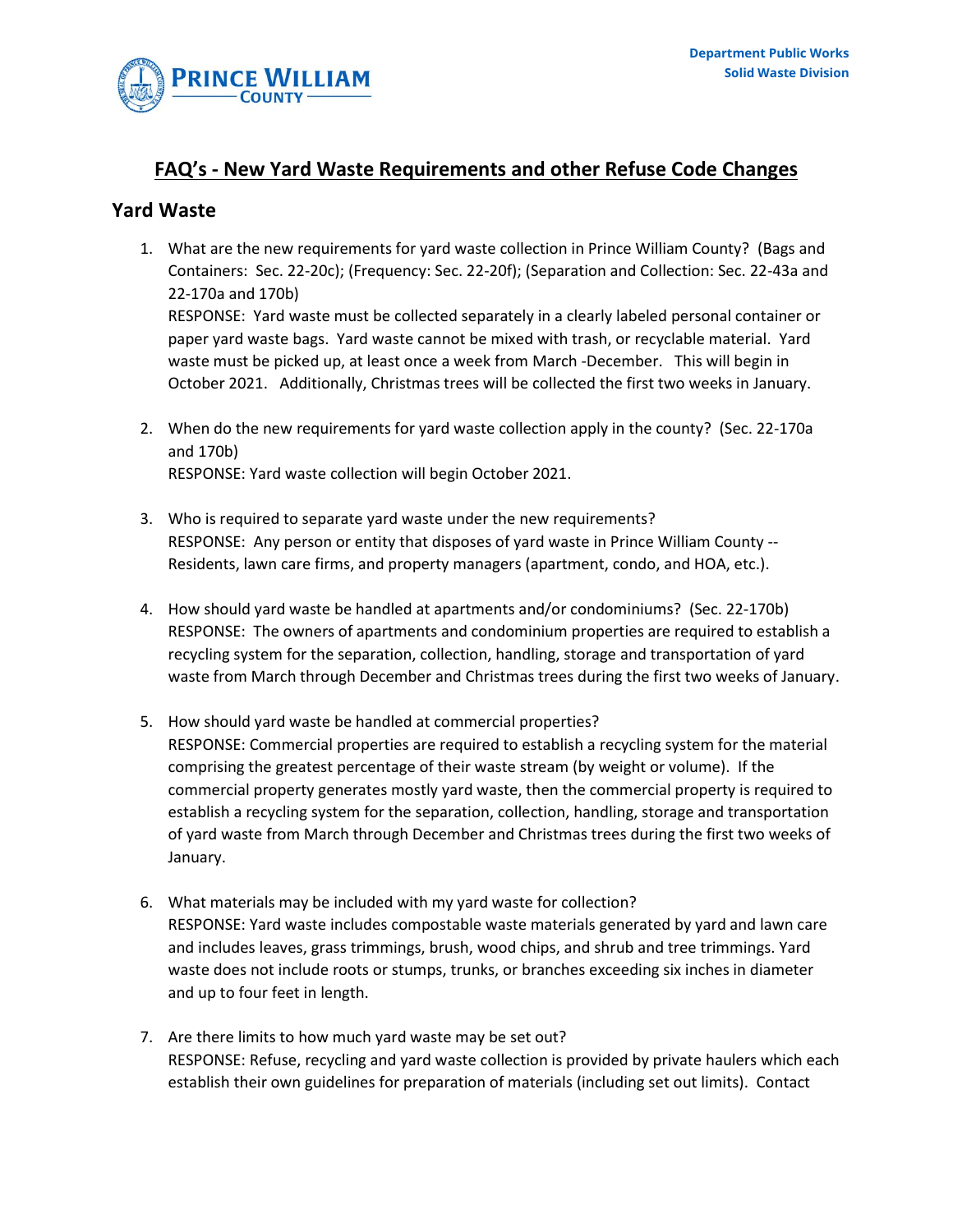

your private hauler for additional information.

- 8. How should the yard waste be prepared? (Bags and Containers: Sec. 22-20c) RESPONSE: Generally, material needs to be placed in a personal can labeled "yard waste" or placed in a paper yard waste bag. Plastic bags are prohibited. In addition, you may also bundle brush and shrub and tree trimmings up to six inches in diameter and four feet in length so long as bundles do not exceed 50 pounds in weight. Contact your private hauler for additional information.
- 9. Are there any exemptions to the yard waste requirements? RESPONSE: Yard waste does not include roots or stumps, trunks, or branches and shrub and tree trimmings exceeding six inches in diameter, four feet in length and 50 pounds in weight.
- 10. How should I label my personal yard waste container? (Sec. 22-20c) RESPONSE: Personal yard waste containers should be labeled "Yard Waste" and the label should be clearly visible to collection crews. Yard waste decals will be available to residents free of charge at the Prince William County Landfill, Balls Ford Road Compost Facility and at the Solid Waste Division Administrative Offices located at 5 County Complex Ct. during regular business hours.
- 11. What if I don't have room to store an additional yard waste container? RESPONSE: The use of personal containers is optional. Yard waste may also be placed in biodegradable paper bags which are widely available at area retail stores.
- 12. When will the yard waste collection begin? (Sec. 22-170a and 170b) RESPONSE: October 2021 -Although the yard waste season will run from March through December each year, for the first year, the requirements were delayed for nine months to give trash and recycling service collection companies time to acquire equipment and staff.
- 13. Do I have to participate in yard waste collection? RESPONSE: Yes, your yard waste must be collected separately from other waste (trash, recycling, etc.). However, residents can bring their separated yard waste in a personal container or paper bags to the Landfill or Balls Ford Road facility. No plastic bags.
- 14. Can I bring my yard waste to the Prince William County Landfill and Balls Ford Road facilities? RESPONSE: Yes, residents can bring their yard waste to either facility, free of charge.
- 15. Will there be an increase cost for yard waste collection? RESPONSE: There will be an increase in cost for collection companies, but the exact cost is unknown, at this time, and will be determined by the collection companies.
- 16. Is there a fine or other punishment for not using paper bags or personal containers labeled "Yard Waste?" RESPONSE: Violations of Article II (Storage) requirements may be subject to a civil penalty not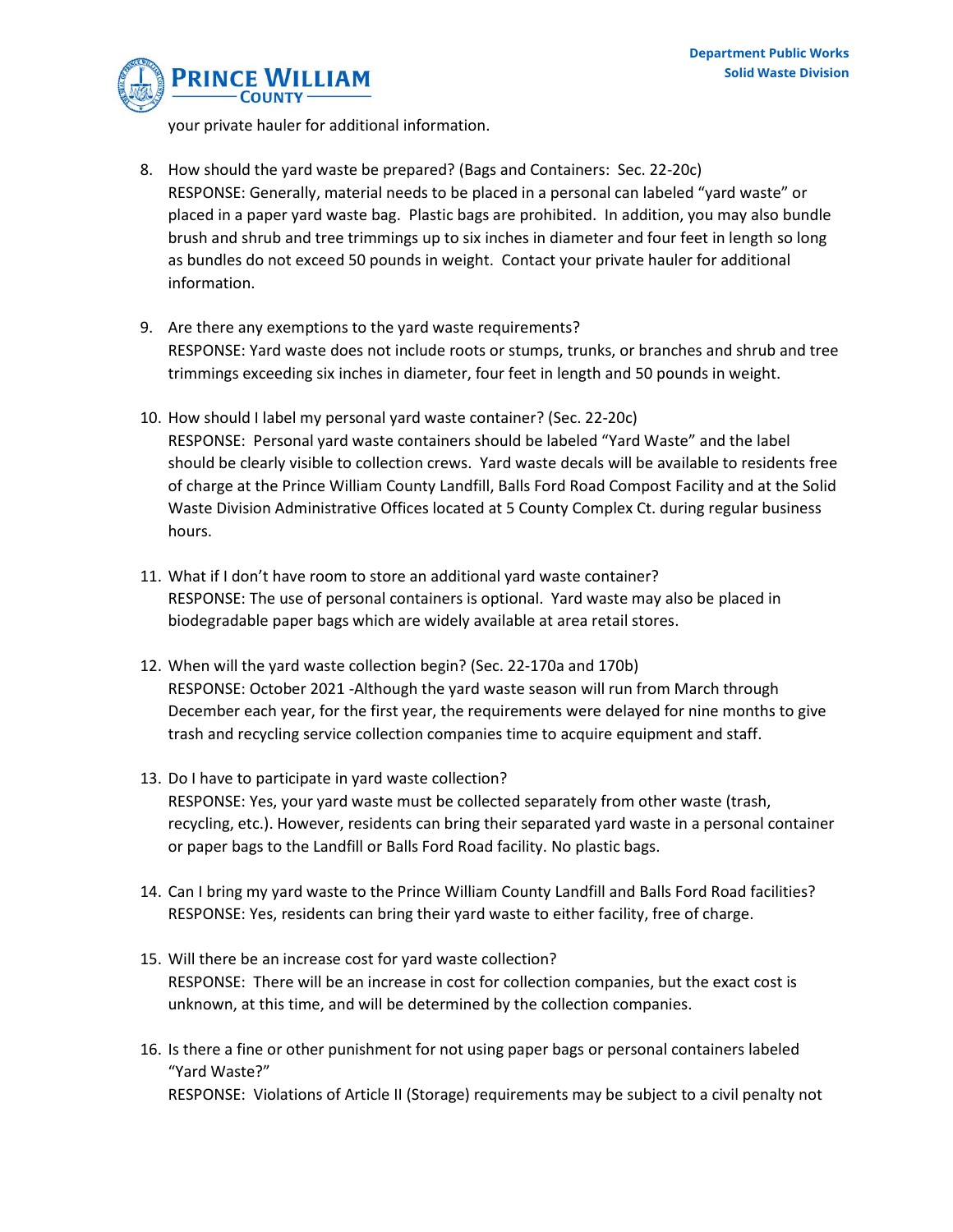

to exceed \$50.00. Each business day during which the same violation is found to have existed shall constitute a separate offense. Three civil penalties imposed on the same offender for the same or similar violation with a 24-month period shall constitute a Class 3 misdemeanor.

17. What, if any, penalties are there for failing to separate yard waste from normal trash? (Sec. 22- 171 )

RESPONSE: Any resident who violates the material separation requirements will receive a notice of violation and shall have 14 days to correct the violation. Failure to comply with a written notice could lead to a fine of \$25.00 for each willful refusal or failure to comply. Any hauler or property manager that violates the requirements would be subject to notice of violation with 30 days to correct the issue. Hauler or property managers that do not comply with a written notice within 30 days are subject to a fine of not less than \$100.00, nor more than \$500.00 for each willful refusal or failure to comply. In addition, violations to Article III (Commercial Removers Generally) and Article VII (Recycling) will subject permit holder to suspension or revocation of permit in accordance with regulations adopted by the Department of Public Works.

- 18. How will the yard waste program be enforced? (Sec. 22-3) (Sec. 22-4) RESPONSE: The County monitors complaints and will take progressive steps with residents and/or private collectors, as necessary, to enforce the County's yard waste requirements.
- 19. Can a collection company get an extension beyond October 1, 2020, if equipment delivery is delayed? RESPONSE: The County is not currently considering any extensions. The start date is October 1, 2021.
- 20. How often will yard waste, recycling and trash be picked up? (Sec. 22-20f) RESPONSE: Trash and recycling are required be picked up weekly year-round. Yard waste is required to be picked up weekly March through December. In addition, Christmas trees are required to be collected during the first two weeks of January.
- 21. Does yard waste have to be in paper bags, are there other options? (Sec. 22-20c) RESPONSE: Yard waste can be placed in biodegradable yard waste bags or clearly labeled personal containers. Twigs and small sticks can be bundled and tied.
- 22. Will there be a place for haulers to dispose of yard waste collections at Landfill in addition to the Balls Ford Road Compost Facility? RESPONSE: Permitted waste collectors may only deliver yard waste and Christmas trees (during the first two weeks of January) to the Balls Ford Road Compost Facility.
- 23. What will be collected in the yard waste program? (Sec. 22-170a) RESPONSE: Yard Waste Definition - Yard Waste shall mean compostable waste materials generated by yard and lawn care and includes leaves, grass trimmings, brush, wood chips, and shrub and tree trimmings. Yard waste shall not include roots or stumps, trunks, or branches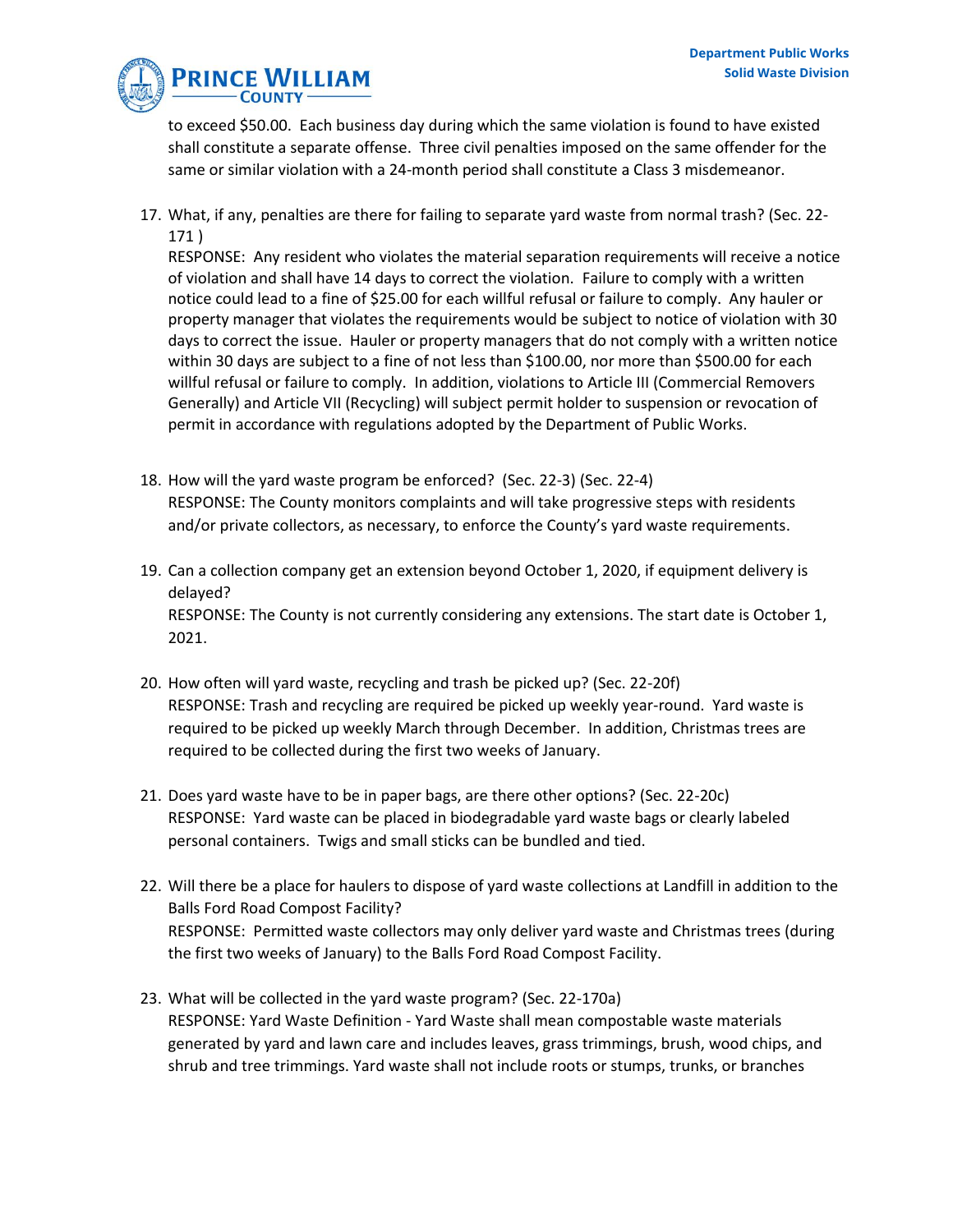

exceeding six inches in diameter, four feet in length and 50 pounds in weight.

# **Recycling and Trash**

- 24. Can I place cardboard beside my bin, if it is too big or takes up too much room? (Sec 22-19b) RESPONSE: Flatten all cardboard and place in your recycling bin or as directed by your private hauler.
- 25. Is it okay to put my glass containers in the recycle bin? RESPONSE: Glass food and beverage containers should be recycled at special "purple" drop-off bins located at the Dr. A.J. Ferlazzo Government Building, Prince William County Landfill, Balls Ford Road Compost Facility and James S. Long Regional Park. If you cannot drop-off the glass at one of these locations, it should be placed in the regular trash, so it does not "contaminate" other recycling.
- 26. Have plastic bags been eliminated from recycling collection? (Sec. 22-20b) RESPONSE: Plastic shopping bags have never been accepted with recycling. They are a contaminant at recycling facilities, compost facilities and are a major source of litter at the Prince William County Landfill. Also, recyclable materials should not be placed in plastic bags for collection.
- 27. Why did you eliminate twice a week regular garbage collection? (Sec. 22-20f) RESPONSE: The County revised the minimum collection frequencies for residents which now include once a week collection for trash, recycling and seasonal collection of yard waste (March through December plus Christmas trees during the first two weeks of January). These are minimum standards, but private haulers are not prohibited from making more frequent collections.
- 28. How do you dispose of medical sharps/needles properly? (Sec. 22-19e) RESPONSE: Sharps generated in households may be disposed of in a heavy plastic bottle with a tight-fitting screw cap bottle, such as laundry detergent bottles, that are labeled "do not recycle." Sharps shall not be placed loosely in household trash and sharps in red "biohazard" containers shall not be disposed of in household trash. There is a special location for disposal at the Landfill.

## **Apartment and Business**

29. What items will apartments have to provide containers for recycling? (Sec 22-170b) RESPONSE: The owners of apartments and condominium properties are required to establish a recycling system for the separation, collection, handling, storage, and transportation of newspapers, cardboard, mixed paper, #1 and #2 plastic bottles, jugs and jars, and metal food and beverage cans (aluminum, steel, tin, etc.).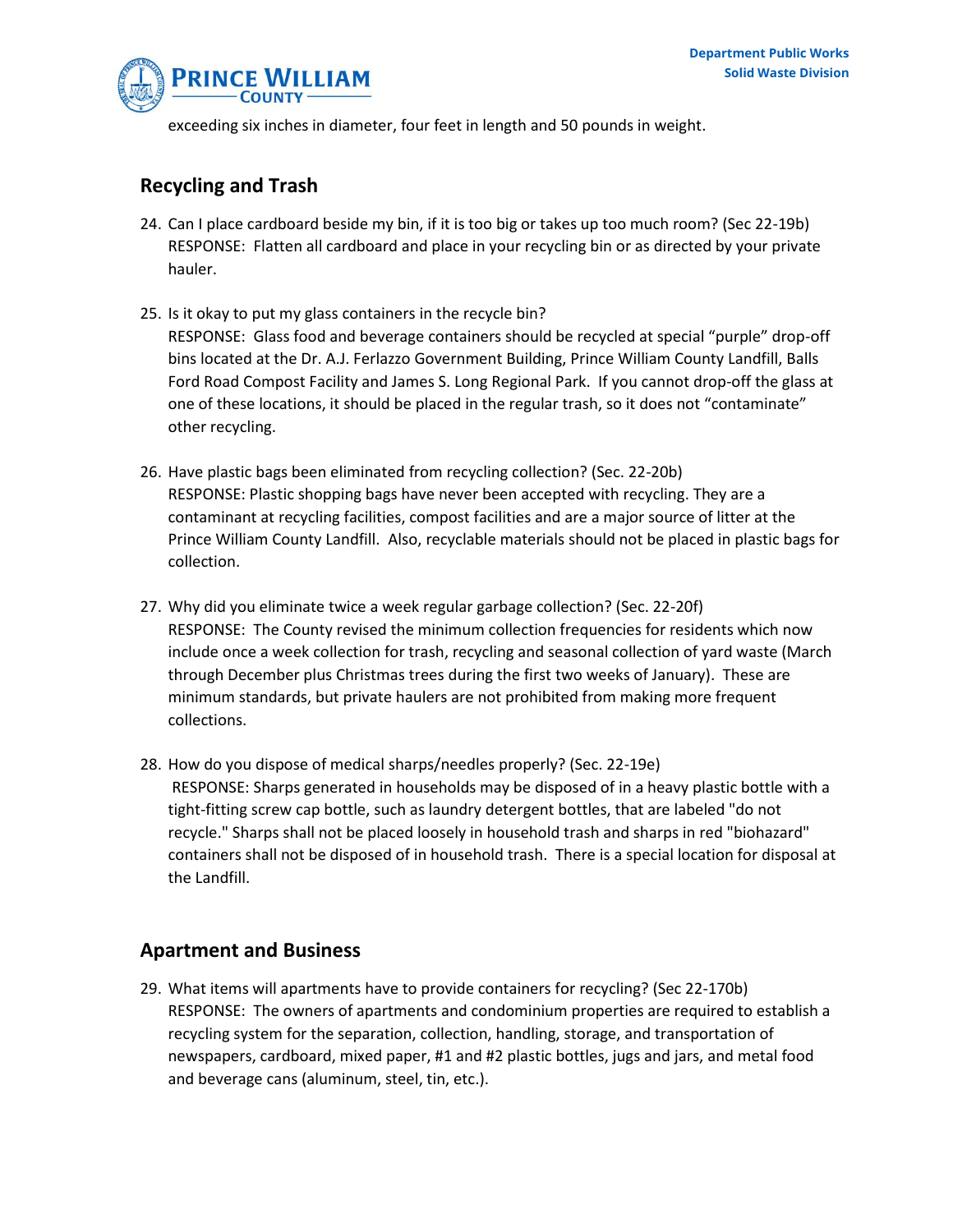

30. When does apartment management begin an education program and what should be included? (Sec 22-172a-h)

RESPONSE: The property owner, business owner, or managing agent of an apartment or condominium property should notify tenants and employees within ten (10) days of arrival, and no less frequently than annually thereafter. Such notification should be in writing and include material separation requirements, how to prepare materials for recycling, set out requirements (if any), location of recycling container(s), information regarding common contaminants, collection schedule for recycling, and a name and telephone number where tenants or employees can call with questions.

31. How should apartments and businesses handle fluorescent lamps and other universal waste items? (Sec 22-170d) (Sec. 22-19d)

RESPONSE: The owners or managers of non-residential properties shall establish a system for the separation, collection, handling, storage, and transportation of Universal Wastes (fluorescent lamps, batteries, and mercery switches) and shall make the proper arrangements for the recycling of these materials. Information on the proper recycling of Universal Waste is available a[t https://www.knowtoxics.com/](https://www.knowtoxics.com/)

32. Can I bring the fluorescent bulbs and batteries from my business to the landfill's HHW program? (Sec. 22-170d (Sec. 22-19d)

RESPONSE: No—businesses are responsible for managing their own Universal Waste (batteries, pesticides, Mercury-containing equipment, fluorescent lamps, and aerosol cans). This is a Federal requirement under Title 40 of the Code of Federal Regulations (CFR) in part 273. Information on the proper recycling of Universal Waste is available at <https://www.knowtoxics.com/>

33. What is the principal recyclable material for my business? (Sec 22-2) RESPONSE: Principal recyclable material shall mean paper, metal, plastic, glass, commingled materials, yard waste, wood, textiles, tires, used oil, used oil filters, used antifreeze, batteries, electronics, or material as may be approved by the Director. Commingled materials refers to single stream collections of recyclables where sorting is done at a materials recovery facility (e.g., paper, metal cans, plastic bottles, etc.). For additional guidance on recycling at work in Prince William County, please visit

<https://www.pwcgov.org/government/dept/publicworks/trash/Pages/Recycling-at-Work.aspx>

34. Does my business have to have 25% recycling bin volume? (Sec. 22-20d) (Sec. 22-20f) RESPONSE: Yes, to ensure that there is sufficient capacity for recyclable materials generated from the property, recycling collection volume must be at least 25% of regular trash collection volume and recycling containers must be emptied at least once a week, or as necessary to prevent overflowing, or other nuisances caused by prolonged containment on site.